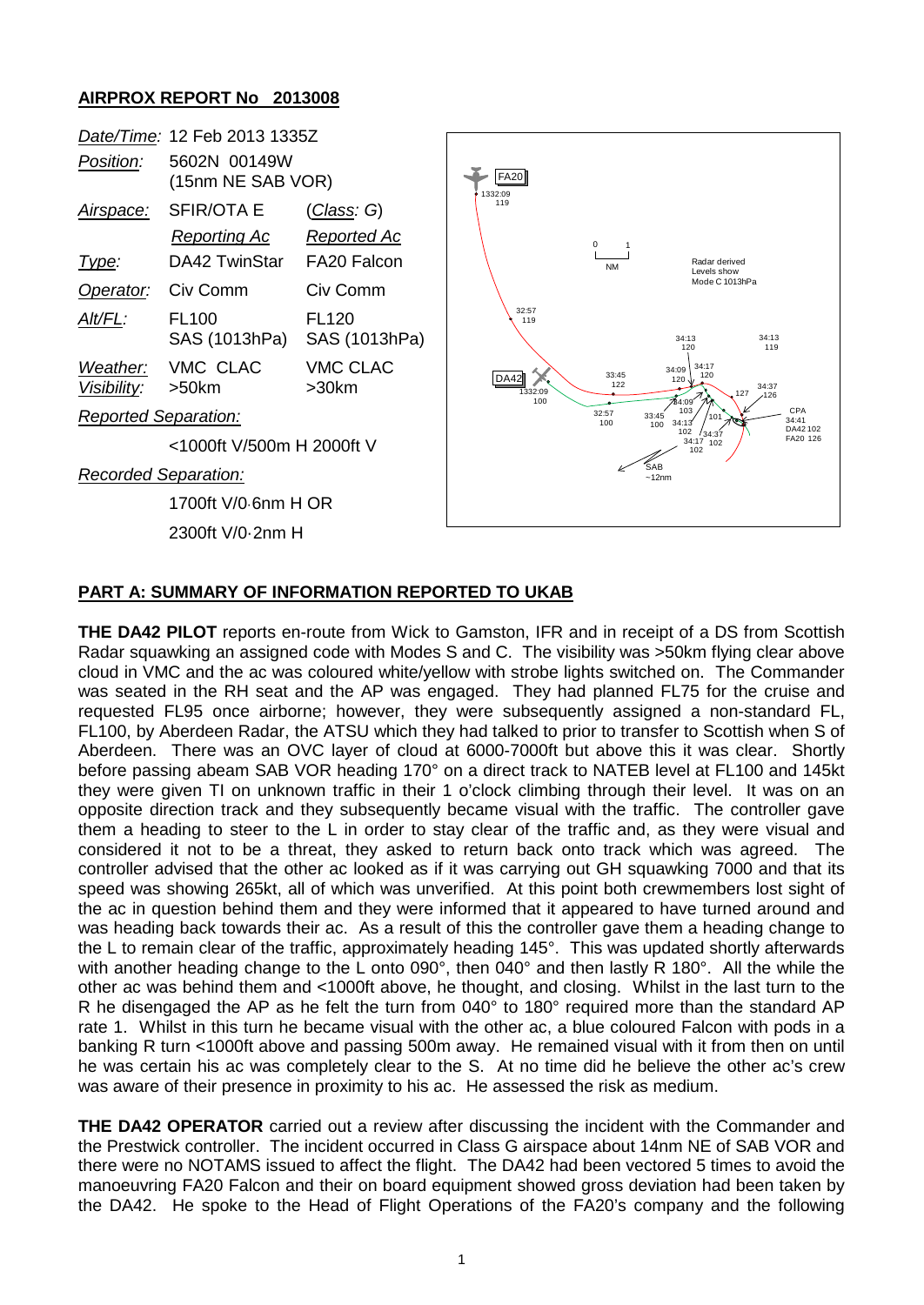information was proffered. The FA20 crew was clearing the airspace as part of a military exercise that started in Class G airspace and the crew was busy on the RT to other traffic and were not in receipt of an ATS. The FA20's onboard equipment could not detect the DA42's Mode S transponder code and were unable to deduce the DA42 flight was working Scottish. The manoeuvre was intended to culminate in a wing-waggle flypast and its crew believed that 2000ft vertical separation existed as they passed. He believed that the FA20 operator should review their clearing procedures and offered these possible options:- 1) Fitting better TCAS systems that can resolve squawk codes and from that deduce which ATSU the ac is working; 2) Ensure coordination is effected with at least 1 ATSU either prior to operations or in real time; 3) Ensure verification procedures are less aggressive and therefore not open to misinterpretation; 4) Educate ATSUs on the nature of their actions/capabilities. An internal review within the DA42 Company did not highlight any procedural or operational issue that could have been further applied to mitigate the incident.

**THE FA20 PILOT** reports flying in OTA E in support of a formation of 3 Tornado ac, operating autonomously on OTA E frequency and squawking 7000 with Modes S and C; TCAS was fitted. The visibility was >30km flying 6000ft above cloud in VMC and the ac was coloured blue with HISLs and nav lights switched on. They arrived in the OTA from the S, descended for a Wx check and then climbed in the vicinity of St Abbs VOR to FL120. They had a TCAS return at 20nm on an ac at FL100 near St Abbs which they avoided and tried to pick it up visually. It became apparent that this contact was proceeding S very slowly through the heart of OTA E and would be a factor in the forthcoming medium-level evasion training that they were about to control. They elected to investigate the contact to ascertain its type so they could include it in their airborne picture for the Tornados. Heading 160° at 250kt they gained visual contact at about 3nm and closed to its OH maintaining FL120 throughout. Having identified the ac as a Diamond TwinStar they turned away to the N back towards St Abbs. At no time did they descend below FL120 giving separation of 2000ft. No calls were heard on UHF Guard or the OTA frequency. Owing to the task in hand, the crew was working on 1xVHF and 2xUHF frequencies and did not have the capacity to contact an ATSU. He assessed the risk as none.

**THE FA20 HEAD OF FLIGHT OPERATIONS** comments that although a discussion with the DA42 operator took place shortly after the incident, the points raised in their report needed clarification. The FA20 crew was operating in Class G airspace and was not required to be talking to any ATC agency. The Wx was CAVOK and the crew was working 3 frequencies including a frequency which all high-performance military assets use when operating on OTA E. The crew was not clearing the area nor had any remit to do so, they were establishing the level of risk in commencing an exercise involving high-performance military ac in the vicinity of a potential conflict. As the contact was not spurious it allowed the Capt and crew to manage the exercise area so that the risk to the DA42 was minimised. The TCAS onboard enabled the FA20 crew to deconflict perfectly adequately from the DA42; there is no IFF interrogation equipment onboard and the crew would not have been able to identify the agency working the DA42 from its code. The FA20 crew established TCAS contact at 20nm and visual contact at 3nm and once the DA42's track, height and speed been established the crew were better able to ensure that no high-energy manoeuvres occurred in the area. In order to clearly demonstrate that the FA20 crew had seen the DA42 a clear wing-waggle was given. The flight data download revealed that the FA20 was at 12000ft and flew no closer than 1600ft.

**THE PRESTWICK TAY TACTICAL/PLANNER CONTROLLER** reports operating the Sector bandboxed with low traffic levels. The DA42 was tracking ADN-NATEB at FL100 under a DS when he observed a 7000 squawk tracking N'bound from NATEB at approximately FL120. Initially it looked as if the traffic was passing well to the E of the DA42 and then it descended to low-level and began tracking NW before climbing again. He gave the DA42 flight an early L turn onto 140°, in an attempt to ensure 5nm separation, and TI. The DA42 flight took the turn and then reported visual before asking to continue again towards NATEB so he ascertained that the DA42 pilot was still visual with the traffic and happy to be responsible for his own separation, which was agreed. The traffic passed to the NW and clear of the DA42; however, it then began turning S and tracking towards the DA42, approaching from behind on a similar track and catching owing to the speed differential. He began passing TI and an initial L turn to obtain space then an avoiding action turn to the L onto 040° with continuous TI as the targets closed within 2nm of each other. Further avoiding action onto 180°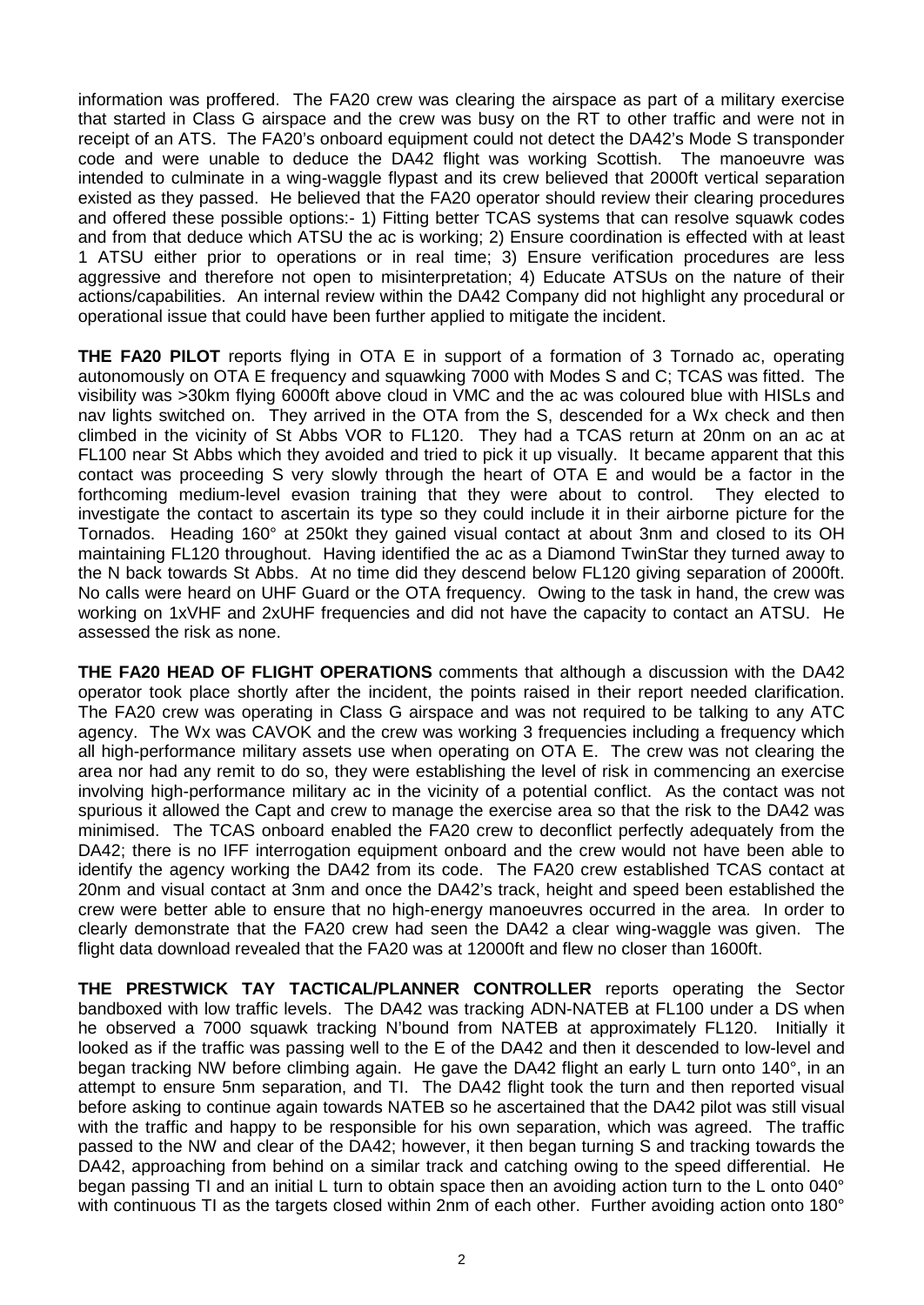and then 270° was given to obtain space between the radar targets; at this point the radar returns were merged and indicating 2000ft Mode C differential on radar (unverified). It was difficult, even when rotating the ac labels, to see which target related to which ac. The DA42 pilot indicated that the other ac was too close and wished to file an Airprox. The controller believed the pilot of the other ac, later traced as a FA20, had showed poor airmanship in pursuing the DA42 in such close proximity.

**ATSI** reports the Airprox occurred 15nm NE of the St Abbs (SAB) VOR/DME, between a DA42 and a Falcon 20 (FA20).

The DA42 flight was operating IFR on a flight from Wick to Retford/Gamston routeing ADN (Aberdeen) to NATEB and was in receipt of a DS from Scottish Control (TAY sector) on frequency 124.500MHz. The FA20 flight was operating VFR having departed from Durham Tees Valley to participate in a training exercise together with 3 Tornado GR4 ac. The FA20 pilot's written report indicated that the FA20 was to act as the control aircraft for a planned exercise in the 'Operational Training Area (OTA) E' and was listening out on the OTA 'E' and guard frequencies, but was not in receipt of an air traffic control service.

OTA 'E' is a military training area which lies partly over land and sea on the Northumbrian/Scottish coastline. It is not promulgated but forms part of a general training area. Boulmer Fighter Control provides an operational frequency, callsign 'Hotspur,' for participating ac.

The TAY controller had been on sector for 30min and reported traffic levels and complexity as low with no distractions.

CAA ATSI had access to RT recordings of Scottish TAY sector and area radar recordings together with written reports from the controller, ATSU and the pilots of both ac.

The Newcastle and Edinburgh Airport METARS were:

EGNT 121320Z 13005KT 090V160 9999 FEW032 02/M01 Q1018= and EGPH 121320Z 12009KT 040V140 9999 FEW035 03/M02 Q1018=

At 1300:35 UTC, the DA42 squawking 5416 passed W abeam the ADN VOR and was coordinated into the TAY sector at FL100, routeing direct to SAB and requesting a DS. The controller advised that the DA42 could route direct to NATEB.

The FA20 having departed from Durham Tees Valley airport, was transferred to Newcastle Radar at 1308:05 on squawk 3760 for a TS whilst in transit.

At 1310:15, the DA42 flight contacted the controller reporting at FL100 routeing direct to NATEB. The DA42 was leaving CAS and a DS was agreed.

At 1315:20, FA20 crew reported happy to go en-route squawking 7000 and the radar service was terminated. The FA20 was 21nm NNE of NATEB leaving FL130 in the descent. At 1323:24, the FA20 faded from radar as it passed through FL007 in the descent, (IAS 326kt). The distance between the 2 ac was 25nm. The FA20 re-appeared on radar at 1324:11, as it passed FL023 in the climb, turning L onto a W'ly track and at 1325:06, was passing FL064 (IAS 210kt) in the DA42's halfpast 10 position.

At 1326:02, the controller instructed the DA42 to turn L heading 140° and advised of traffic 11 o'clock at a range of 8nm crossing L to R indicating FL090 unverified (Fig.1).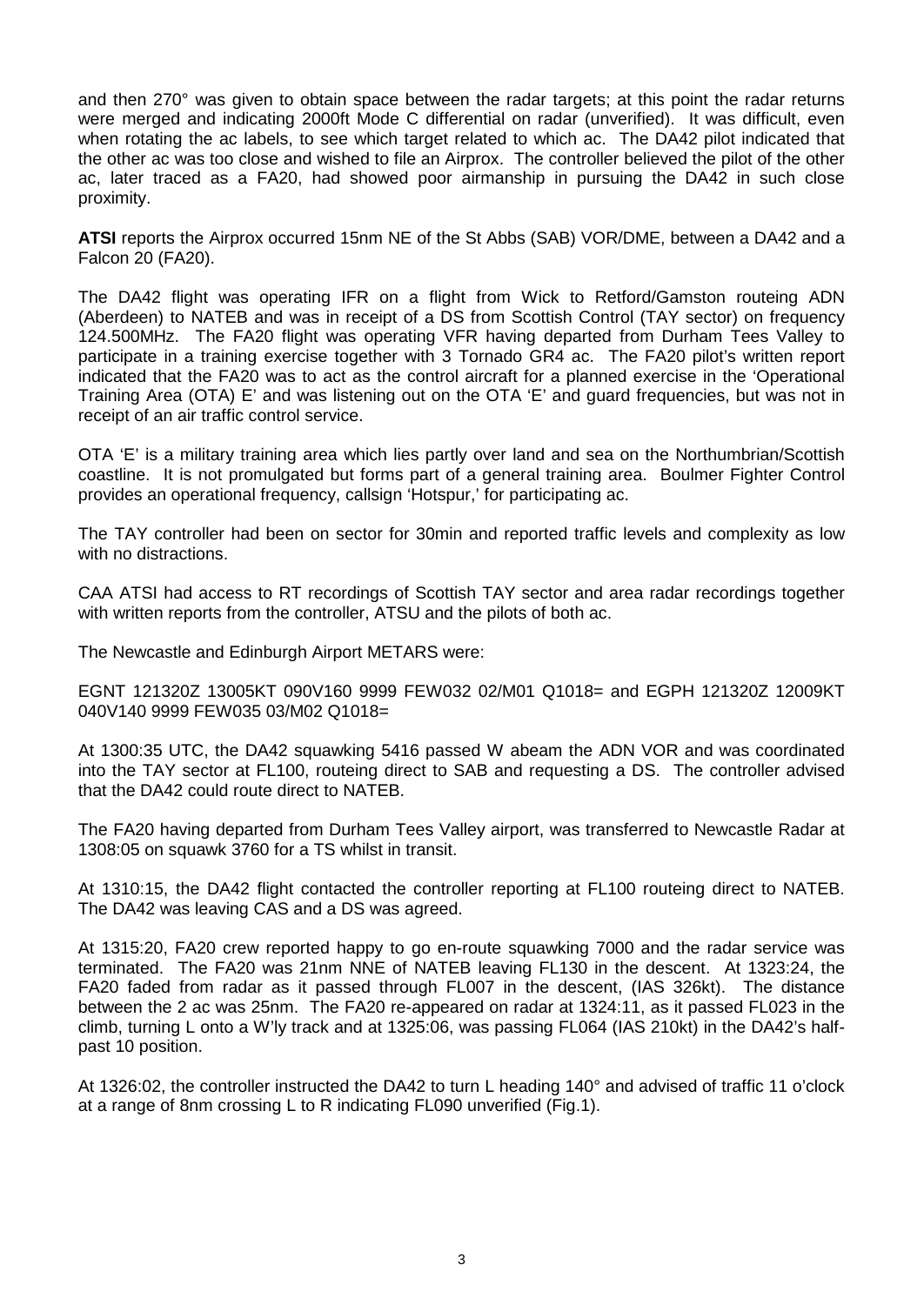

The DA42 pilot reported the other traffic in sight at 1326:30, and asked if they could go back on track. The pilot confirmed that he was happy to maintain his own separation from the other traffic, which was going away from them and the controller instructed the DA42 flight to route direct to NATEB.

At 1327:16, the DA42 flight commenced a R turn to resume own navigation for NATEB with the FA20 at FL118 (IAS 220kt) 6·1nm to the SW of the DA42, tracking away (Fig.2).



(Figure 2 – Prestwick MRT - 1327:16.)

The FA20 flight commenced a R turn at 1327:52, onto a N'ly track at FL120, passing 7nm W abeam the DA42 at 1328:13.

At 1329:28, the FA20 was 10·6nm NW of the DA42 commencing a R turn. The FA20 pilot's written report indicated he had observed a TCAS contact at FL100 routeing south through OTA 'E' and elected to investigate the contact in order to be able to update the GR4 aircraft [not TCAS equipped]. At 1330:30, the FA20 was 10·3nm behind the DA42 at FL119 (IAS 262kt).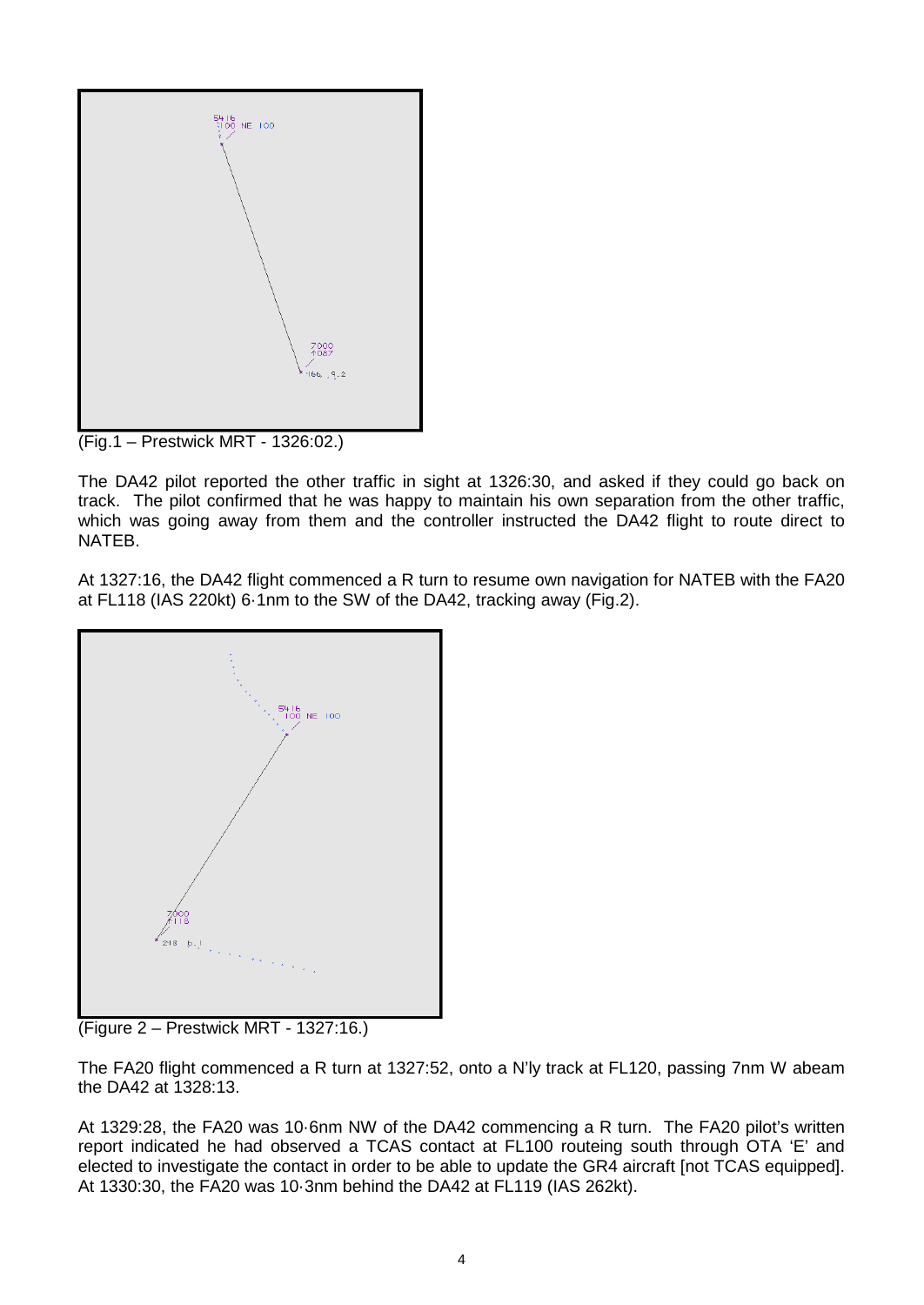At 1331:10, the controller advised the DA42 pilot that the unknown traffic was now in DA42's 6 o'clock, FL120, at a range of 8·4nm and at a faster speed. The DA42 pilot reported that they had lost sight of the other ac and at 1331:26 the controller instructed the DA42 to turn L onto heading 130°. The DA42 pilot asked if ATC knew who the other contact was and the controller responded that there was no way of telling, but it was likely to be military traffic and was indicating a speed of 260kt. The distance between the 2 ac reduced to 5·9nm and at 1332:09 the controller issued avoiding action, *"(DA42 c/s) avoiding action further left turn heading 090 degrees that traffic is currently in your seven o'clock at a range of 5·9 miles indicating FL120 unverified*" (Fig.3).



(Fig.3 – Prestwick MRT - 1332:09.)

At 1332:56 the controller updated the TI on the FA20 which was now 7 o'clock at a range of 4nm still indicating FL120 and tracking 170°. The deconfliction minima (5nm/3000ft) were lost at 1332:58. Radar showed the FA20 adjusting its heading to intercept that of the DA42. At 1333:14, the controller updated the TI indicating that the unknown traffic was 7 o'clock at 3nm indicating FL120 and turning towards the DA42. The controller then gave a further avoiding action L turn onto a heading of 040°. This was followed at 1333:44 by another avoiding action R turn onto a heading of 180°, with updated TI on the position of the unknown traffic, 6 o'clock at a range of 1·7nm at FL122 (Fig.4).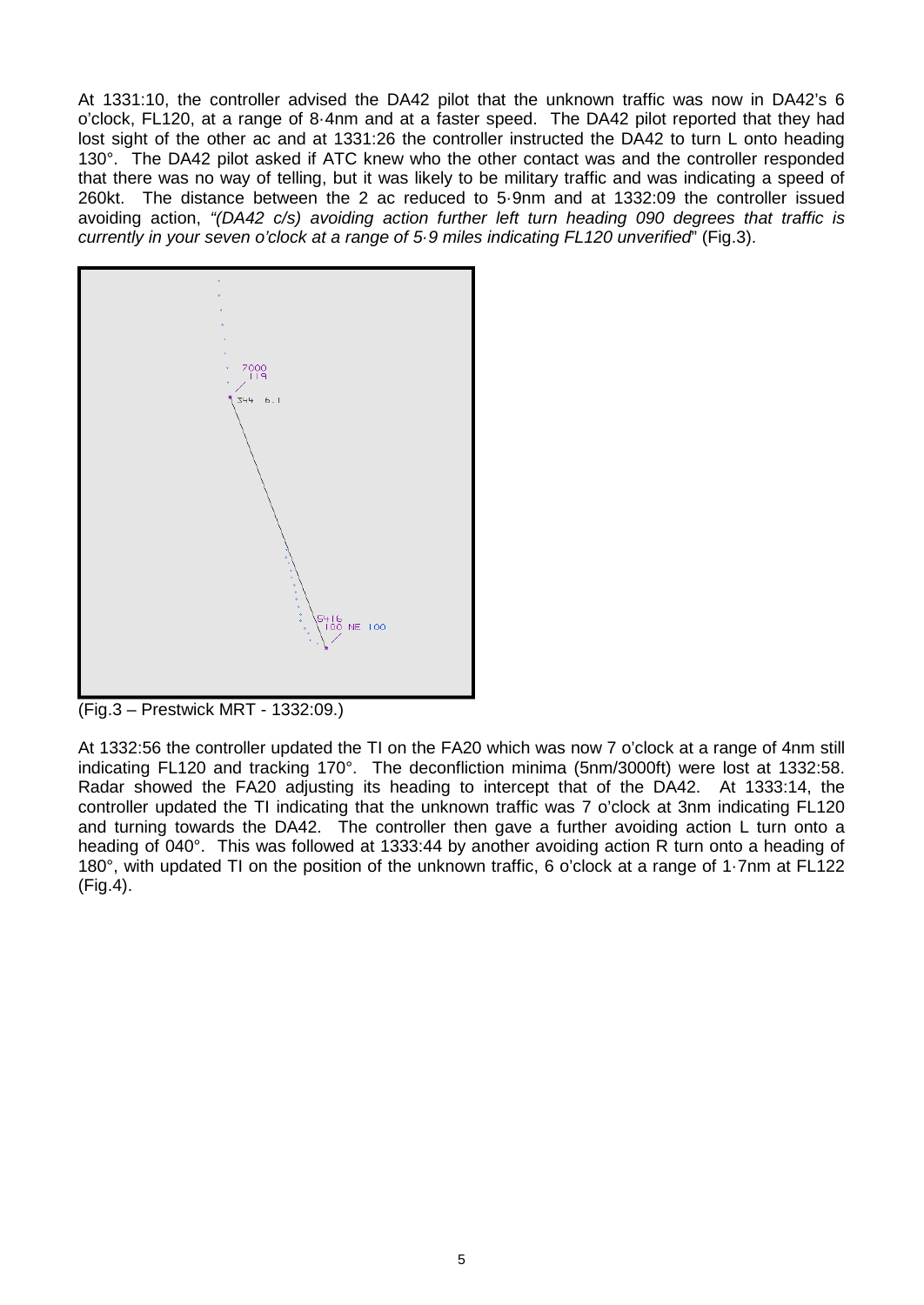

(Figure 4 – Prestwick MRT - 1333:41.)

At 1334:00, the controller passed the DA42 flight further TI on the unknown traffic, at 6 o'clock, 1·2nm indicating FL121 and an indicated airspeed of 250kt. This was acknowledged by the DA42 pilot who then reported the other ac in sight. Between 1334:09 and 1334:13, the minimum vertical distance between the 2 ac was recorded as 1700ft, at 0·8nm and 0·6nm range, respectively. At 1334:18, the DA42 pilot, (using non-standard phraseology) reported that the other aircraft (FA20) was very close (Fig.5).



(Figure 5 – Prestwick MRT - 1334:17.)

As the FA20 turned R it climbed to FL127 and then descended to FL126. At 1334:38 the controller again issued avoiding action, instructing the DA42 flight to turn R onto heading 270°, reporting that the traffic was now directly above at FL126 indicating a descent. The lateral distance between the 2 ac was 0·3nm and the vertical distance was 2400ft (Fig.6).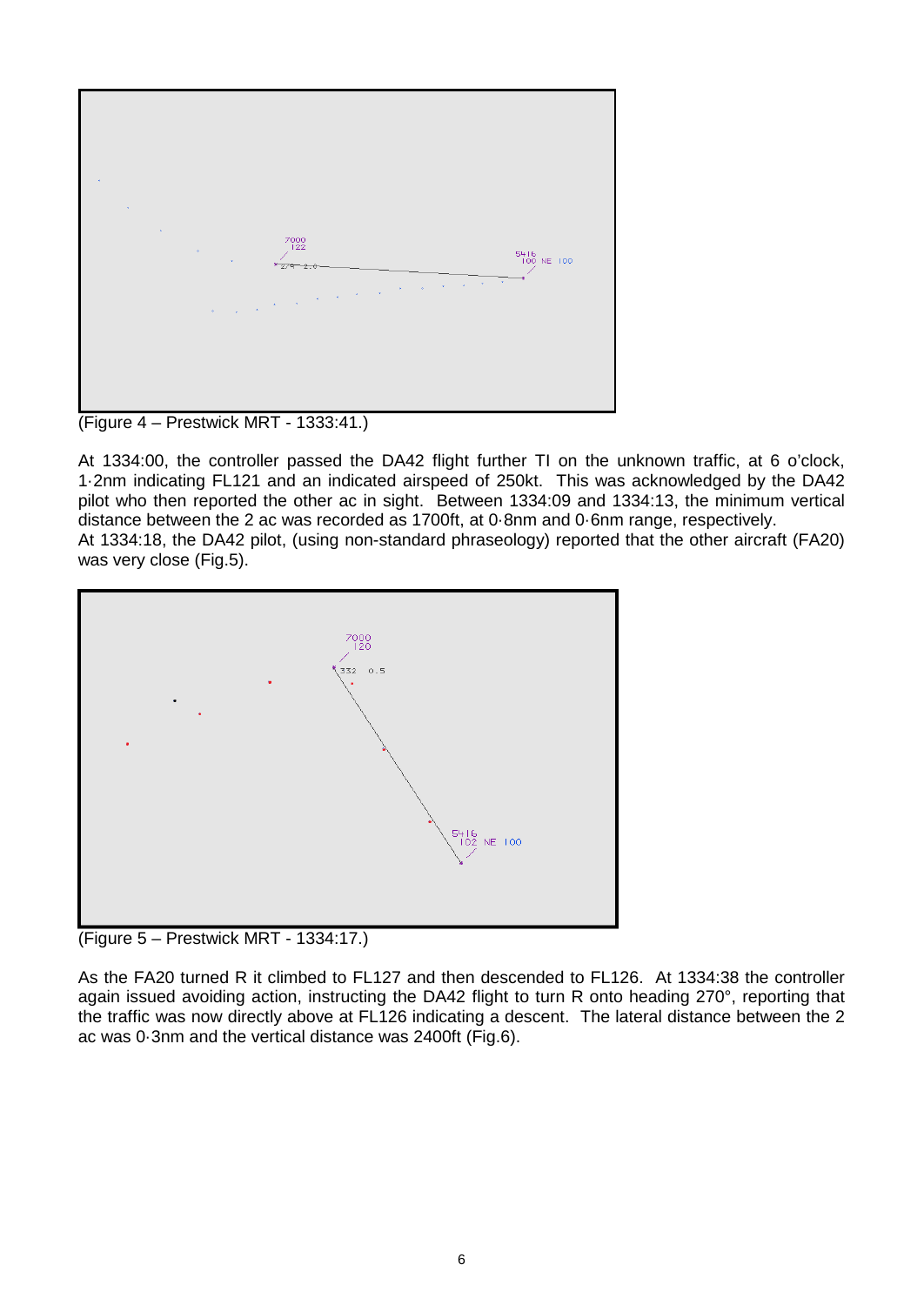

(Figure 6 – Area radar recording at 1334:37.)

At 1334:41, (CPA) the DA42 pilot reported that they were now fully visual and able to identify the type and operator of the FA20. The FA20 was in a R turn crossing 0·2nm ahead of the DA42 and 2300ft above (slant distance 2657ft). The FA20 then broke away to the W and the controller instructed the DA42 pilot to roll out onto a heading of 180°. The DA42 pilot asked the controller to file an Airprox report. The Mode S data indicated the Aircraft ID (later traced to give the ac type and registration).

At 1340:15, the Tay Controller contacted Leuchars Radar to request any information on the traffic squawking 7000 in the SAB region at FL120. Leuchars advised that they had not been in contact with the ac at any point during the day.

At 1342:32 the DA42 flight was transferred to Newcastle Radar.

The Scottish Local Area Supervisor (LAS) reported that neither Scottish Military nor Hotspur had any contact with the FA20 flight. A route brief obtained from NATS AIS for the day showed that there were no NOTAMs promulgating an exercise in the area.

The FA20 flight was not in receipt of any air traffic control service and in view of the forthcoming exercise had decided to investigate the DA42 to ascertain its type. It was likely that the FA20 pilot, whilst deciding to remain 2000ft above the DA42, did not fully appreciate the predicament of the TAY controller in trying to achieve the required deconfliction minima of 3000ft or 5nm. CAP744 Chapter 4, Page 1, Paragraph 6, states:

'The deconfliction minima against uncoordinated traffic are:

• 5nm laterally (subject to surveillance capability and regulatory approval); or

• 3000 ft vertically and, unless the SSR code indicates that the Mode C data has been verified, the surveillance returns, however presented, should not merge.

(Note: Mode C can be assumed to have been verified if it is associated with a deemed validated Mode A code. The Mode C data of aircraft transponding code 0000 is not to be utilised in assessing deconfliction minima).

'…furthermore, unknown aircraft may make unpredictable or high-energy manoeuvres. Consequently, it is recognised that controllers cannot guarantee to achieve these deconfliction minima; however, they shall apply all reasonable endeavours.'

The TAY controller agreed to provide a DS and subsequently provided TI together with updates and avoiding action in order to try and achieve the deconfliction minima. It was not possible to determine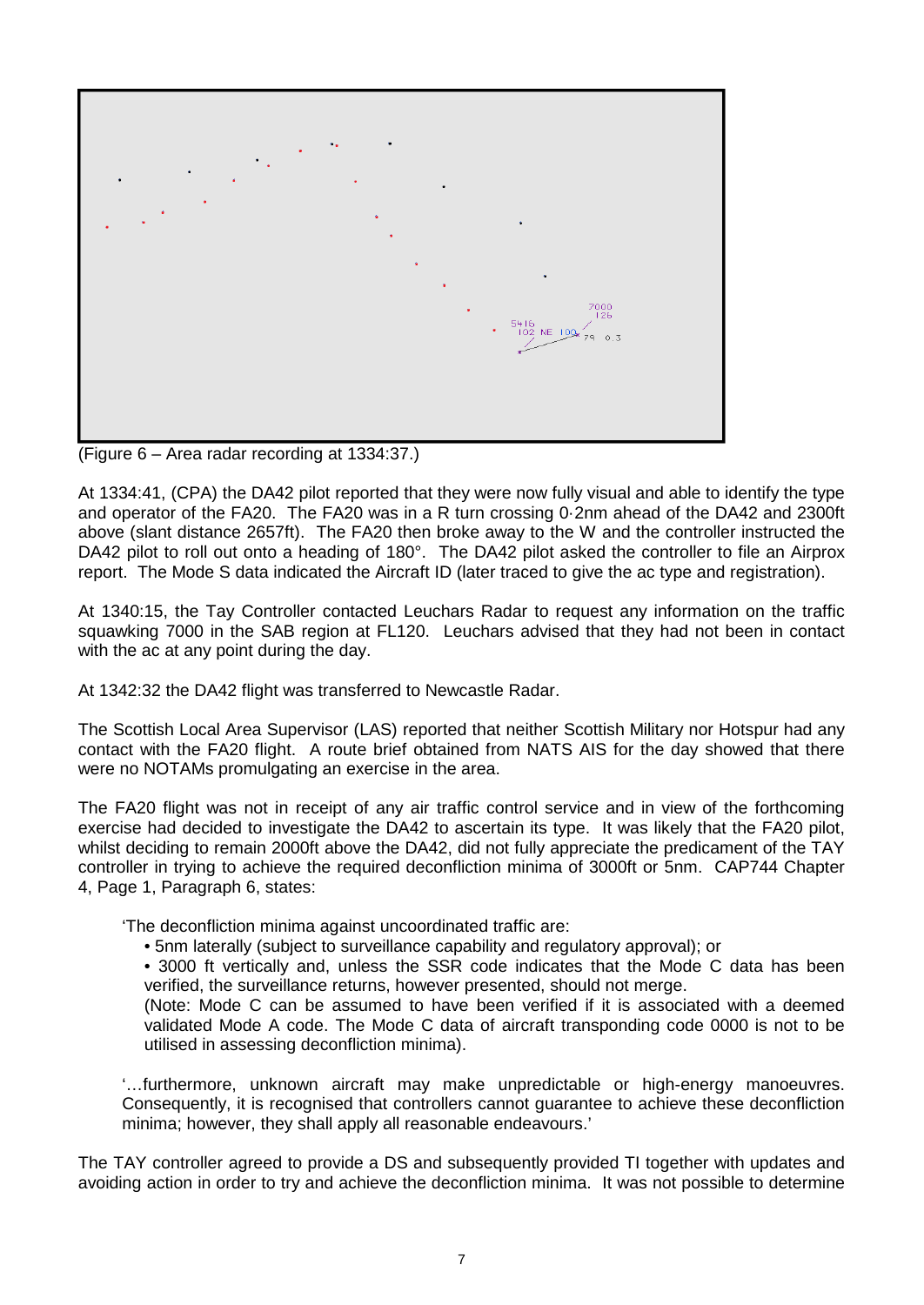what action the FA20 pilot might have taken, had the DA42 flight been given an instruction to descend.

CAP 774 Chapter 1, Page Paragraph 2, states:

Within Class F and G airspace, regardless of the service being provided, pilots are ultimately responsible for collision avoidance and terrain clearance, and they should consider service provision to be constrained by the unpredictable nature of this environment. The Class F and G airspace environment is typified by the following:

• It is not mandatory for a pilot to be in receipt of an ATS; this generates an unknown traffic environment;

- Controller/FISO workload cannot be predicted;
- Pilots may make sudden manoeuvres, even when in receipt of an ATS.

The Airprox occurred when the FA20 crew elected to investigate the track of the DA42 and intended to remain 2000ft above the DA42. However, as a consequence, the TAY controller was unable to provide the DA42 flight with the required deconfliction minima of 3000ft or 5nm.

UKAB Note (1): The Mil AIP entry at ENR 5-2-10 Para 6.1 promulgates an Advisory Service Area (ASA) stating:-

'An ASA is an area of Class G airspace of defined dimensions where Military fixed wing fast jet aircraft are carrying out autonomous operations within the area are to receive, where possible, an ATSOCAS from a nominated source.'

Para 6.2 Leuchars ASA promulgates the areas coordinates and states:-

(a) 'Operating levels are from 5000ft AMSL to FL195 (FL245 when TRA007 is active).

(b) When operating in this area pilots are to request a service from one of the following sources:-

- i) ScATCC (Mil)
- ii) ASACS
- iii) RAF Leuchars

(c) Crews are responsible for selecting:

- i) The ATS provider.
- ii) The type of ATS required; Basic Service, Traffic Service or Deconfliction Service.

(d) Crews can request a quiet frequency if necessary (subject to Unit capacity). Crews should consider accepting requests for coordination against CAT where possible/able but there is no compulsion to do so.

(e) If no ATS is available, crews are to continue to operate autonomously iaw Class G regulations.

## **PART B: SUMMARY OF THE BOARD'S DISCUSSIONS**

Information available included reports from the pilots of both ac, transcripts of the relevant RT frequencies, radar video recordings, reports from the air traffic controllers involved and reports from the appropriate ATC and operating authorities.

Members were disappointed that the FA20 crew had taken it upon themselves to visually identify the DA42, which was traffic they considered to be a factor to the training exercise in OTA E, contained within the Leuchars ASA, that was about to commence. It would have been better had the FA20 crew arrived earlier and established contact with one of the ATSUs listed for the ASA which would